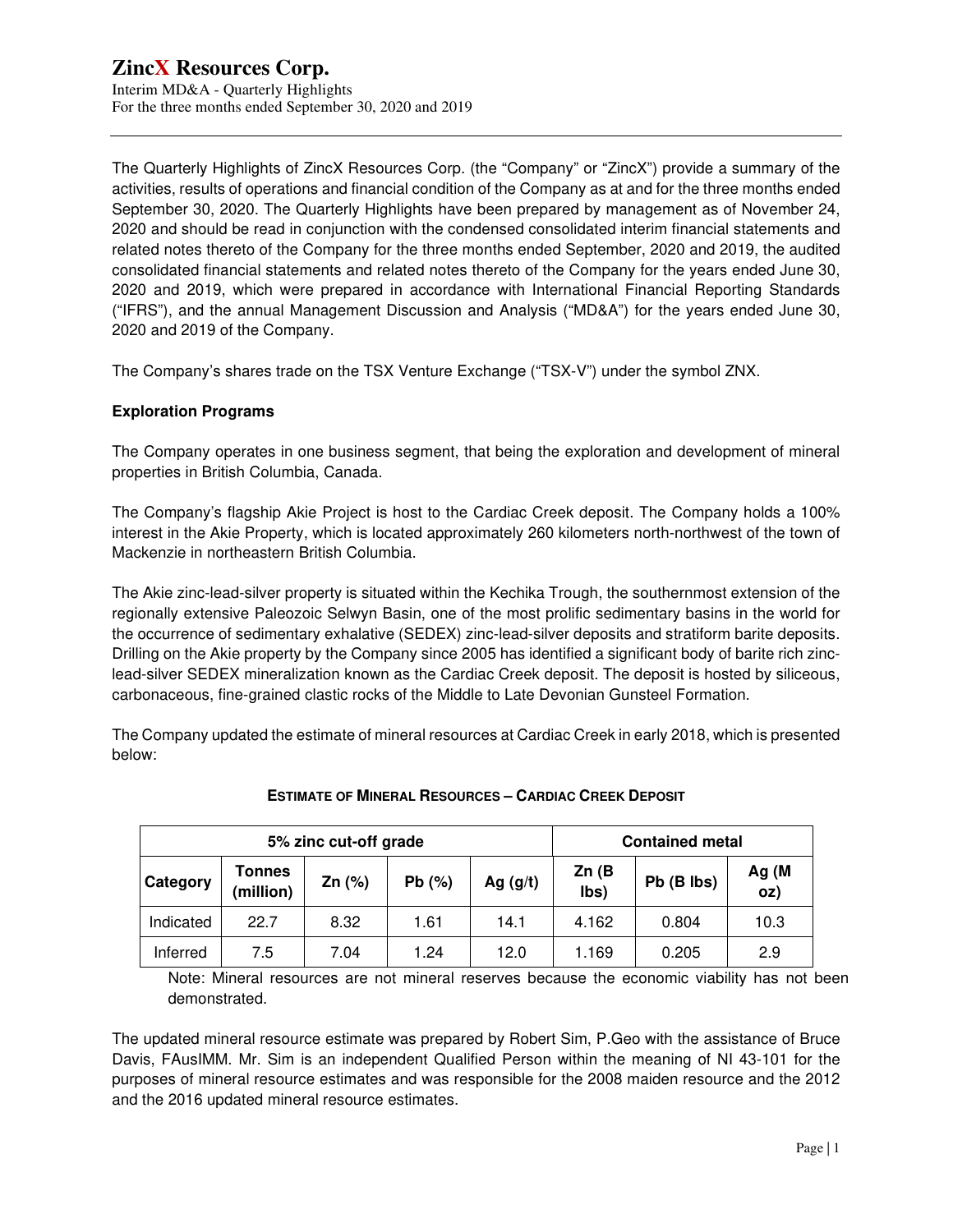The updated mineral resource estimate and the results of a Preliminary Economic Assessment ("PEA") for the Cardiac Creek deposit were filed in a report entitled "NI 43-101 Technical Report Akie Project British Columbia, Canada" with an effective date of June 20, 2018 and report date of August 1, 2018. The report can be found under the Company's profile at www.sedar.com and on the Company's website, www.zincxresources.com.

The Kechika Regional Project consists of 11 properties including the Mt. Alcock, Bear & Spa, Pie, Yuen, and Cirque East properties that extend northwest from the Akie property for approximately 140 kilometres along the strike of the highly prospective Gunsteel Formation shale. The Gunsteel Formation shale is the main host rock for known SEDEX zinc-lead-silver deposits in the Kechika Trough of northeastern British Columbia.

The Pie, Yuen, Cirque East properties (known as the "Pie Properties") are the subject of a joint venture arrangement with Teck Resources Limited ("Teck") and its JV partner, Korea Zinc Co., Ltd. ("Korea Zinc") to jointly explore the Pie Properties on a 49%-51% joint venture basis, with Teck acting as the operator. Teck and Korea Zinc acquired 51% interest in the Pie Properties by incurring cumulative aggregate exploration expenditures of \$3,500,000 to December 31, 2017.

#### **Overall performance**

#### **2020 Exploration Program**

#### 2020 Akie Drilling Program

On June 25, 2020, the Company announced that it had revised the 2020 plan for exploration on the Akie Property. Because of the risk of potential COVID impact on the exploration program, the Company and strategic partner Tongling Non-Ferrous Metals of China (Tongling) have agreed to defer the planned 3-hole drilling and subsequent metallurgical testing program until the 2021 exploration season.

The planned 2020 drill program would have consisted of three holes totalling approximately 2,000 metres of drilling with a primary objective of acquiring mineralised drill core sample material for advanced metallurgical testing. The holes will target specific areas of the deposit to provide sample material representative of the deposit across its strike and width. This material will be used to further investigate the metallurgical response of the mineralisation with a focus on enhancing the recoveries for both zinc and lead into high-grade concentrates, using state-of-the-art metallurgical testing facility at Tongling's laboratories in China. Representative intervals from the 2020 drill program will be selected from the 3 drill holes. Individual drill hole composites will be generated using half of the diamond drill core. Hanging wall and footwall dilution will be included in each composite in order to simulate mined material. From these individual composites a global composite will be constructed. The other half of the drill core will be submitted for conventional assay as per standard procedure for Akie drilling.

As plans develop for the 2021 exploration season, the Company will continue its ongoing geological interpretation of the Akie Property and continue to develop and enhance the Cardiac Creek deposit model. This work will generate additional expansion targets both along strike and at depth of the deposit as well as evaluate other new and key target areas across the Akie property; including the NW Extension, North Lead Zone, the recently discovered extensive Ag-rich Sitka Zone and the historical South Zinc Anomaly.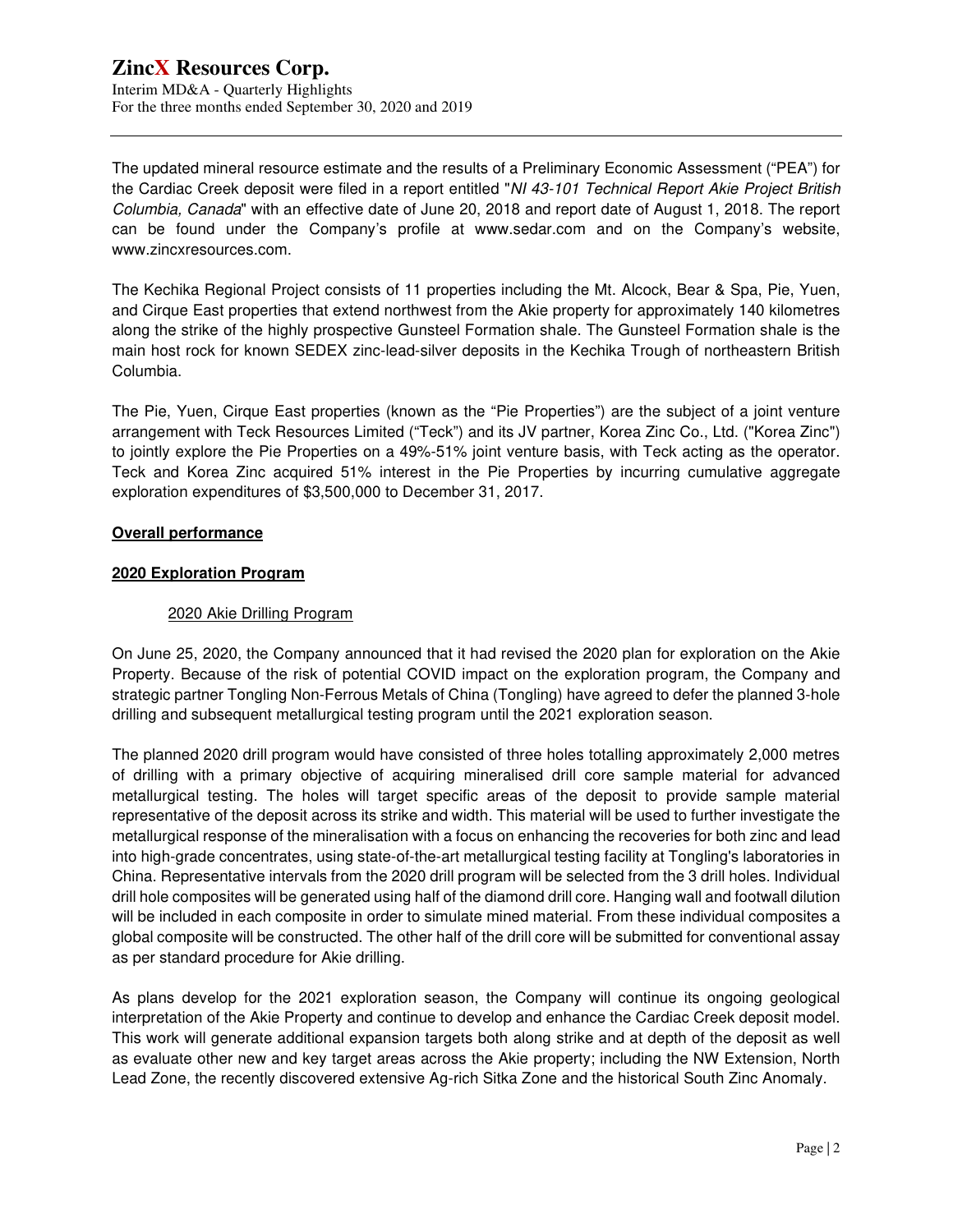Interim MD&A - Quarterly Highlights For the three months ended September 30, 2020 and 2019

## 2020 Field Exploration Program

On July 30, 2020, the Company announced that due to concerns regarding access constraints and logistical limitations imposed on contractors and the local communities as a result of the Covid-19 pandemic it decided to defer the 2020 field exploration program at the Akie property. The Company's will focus on preparation for the Akie drilling program in 2021. The Company continues to be in regular dialogue with strategic partner, Tongling, about the successful execution of next years' drilling program.

The planned field exploration program would have involved the continued evaluation of the Sitka Zone located along the eastern edges of the Akie property. Infill soil sampling was planned in order to fully define the extensive open-ended 1,400 metre long Sitka Ag soil anomaly and continued resampling of the 2018 Sitka drill core would have expanded upon the known extent of this anomaly at depth. The soil sampling program was to be conducted in conjunction with detailed structural mapping on important structural targets identified during the geo-structural interpretation using satellite imagery by Murphy Geological Sciences in 2017. A focus was placed on the highly prospective area from the Cardiac Creek deposit extending 4 kilometres to the northwest to the North Lead Anomaly where drilling has encountered extensive mineralisation at depth. Other areas of interest on key regional properties such as Mt. Alcock and Yuen North were also considered.

## Kechika Trough Target Generation

Another core objective of the Company has been to unlock and maximise the value of its extensive Kechika Trough tenure holdings which stretch 140 strike-kilometres north of the Akie property.

The Company previously completed a massive digital compilation program incorporating data from 35 years of mineral exploration conducted in the Kechika Trough. The digital information was captured at property to regional scales; and includes drilling, geological, geochemical and geophysical data. The historical data has been merged with the Company's recent exploration data to form a comprehensive digital record. The ability to access, display, layer, and analyze multiple datasets at both the property and regional scales, using modern GIS software such as ArcMap and QGIS, is a tremendous tool to increase the chances of exploration success that was unavailable to historical workers. Currently, the database exceeds 155 GB in size and includes over 1,250 rock samples,1,775 silt samples, 24,000 soil samples, and 13,875 meters of drilling. Collectively this work represents in excess of \$7.3 million dollars in historical exploration expenditures.

The Company has focused primarily on its flagship Akie property but has completed targeted exploration on several of the Kechika Regional properties, including geological mapping, geochemical sampling, and a detailed, high-resolution airborne Versatile Time Domain Electromagnetic (VTEM) geophysical survey. In 2015 airborne gravity gradiometry (AGG) was completed on the Yuen North and Mt. Alcock properties. A complete high-resolution satellite geo-structural analysis of the Kechika Trough across all the Company's mineral tenure was completed in 2017 and 2018. This analysis has greatly aided the knowledge and understanding of the architectural framework of the Kechika Trough; and the structural repetition of the key Gunsteel Formation.

Recently the Company completed a district wide reinterpretation of the geology incorporating both historical and recent geological mapping efforts combined with the high-resolution satellite imagery. This dataset coupled with the geophysical and imagery datasets will form the basis of the ongoing geological modelling.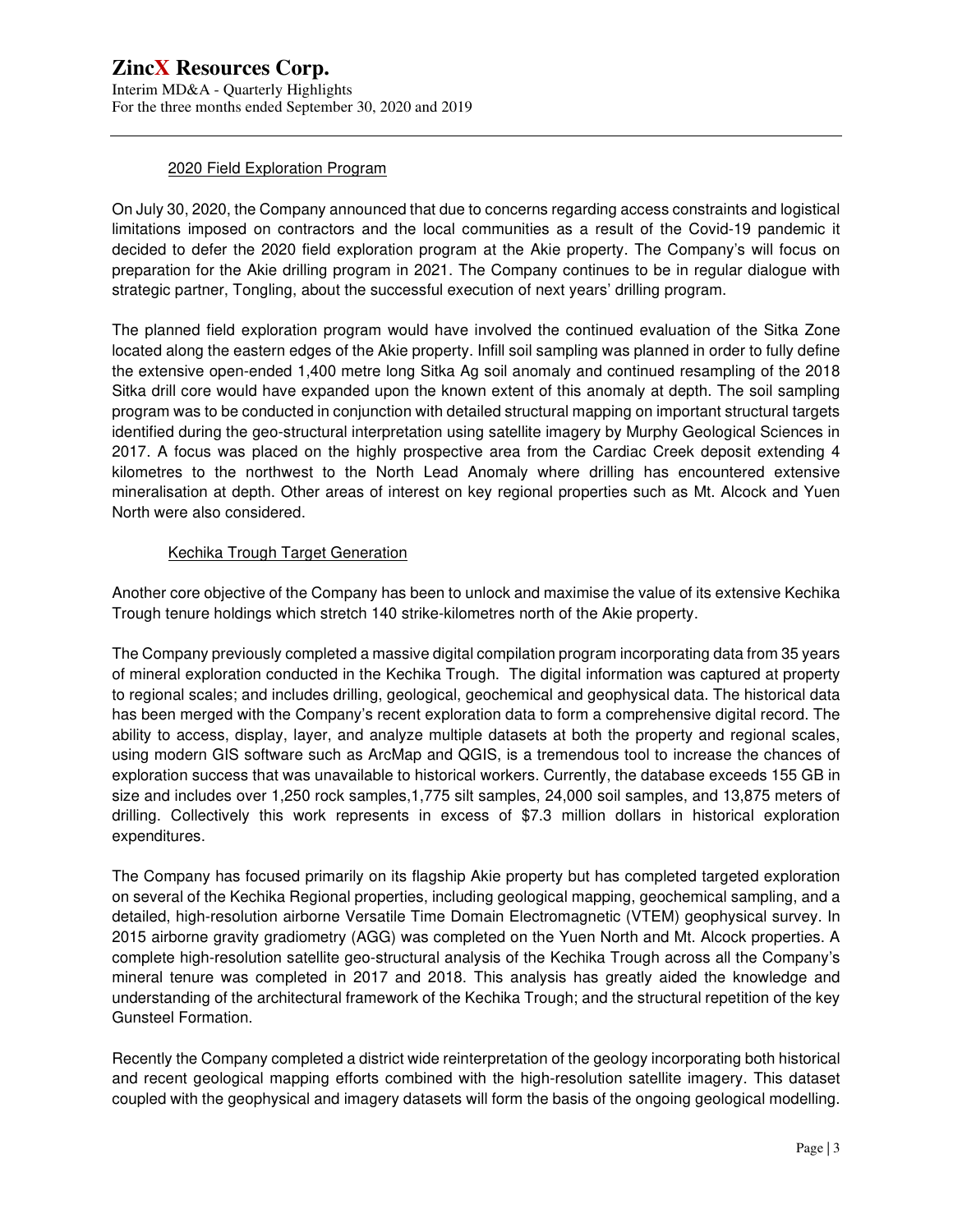Interim MD&A - Quarterly Highlights For the three months ended September 30, 2020 and 2019

Detailed analysis has now commenced using the integrated database to interpret, model and ultimately prioritize areas of interest for further exploration. Work will continue to synthesize and evaluate the historical data in the context of modern geological, geo-structural and airborne surveys to aid in the definition of new exploration targets. Exploration planning is underway for targeted follow-up mapping, sampling and drill testing of targets.

#### **Permitting**

The Company has been advised by the Ministry of Energy, Mines and Petroleum Resources that the four Kechika regional drill permits on the Pie, Yuen, Mt. Alcock, and Kechika North properties have been renewed for an additional 5-year period, until November 28, 2025. Drilling on these properties had previously been permitted with a renewal occurring in December 2015, extending the expiry date until December 31st 2019.

These drill permits cover high-priority drill-ready targets on the largest tenure holdings within the Kechika Trough and will allow additional drill testing to take place at a measured pace as new anomalies are identified and confirmed as drill targets.

## **2019 Akie drilling program**

The 2019 exploration program was designed to achieve several key objectives including: additional close spaced drill intersections within the current resource model, extend the high-grade core of the Cardiac Creek deposit, and collect geotechnical and structural data. To achieve these objectives, the Company completed 4 HQ diameter diamond drill holes totaling 2,347 metres. A brief summary of the 2019 drill program is provided below.

All four drill holes targeted the high-grade core of the Cardiac Creek deposit with the intent of expanding the known boundaries. Drill holes **A-19-150** and **A-19-151** both targeted the southeast boundary of the core, drill hole **A-19-153** targeted the central area of the core, and **A-191-54** targeted the up-dip boundary of the core. All four targets successfully achieved pierce points in their respective areas, intersecting mineralisation characteristic of the high-grade core. Mineralisation consisted of extensive thickly bedded, planar laminated sulphide beds with an increasing proportion of sphalerite and galena mineralisation present towards the base of the zone. The presence of "mottled" textured sulphide beds within the mineralisation is indicative of higher-grade Zn and Pb mineralisation. Drill holes A-19-151 and A-19-153 intersected the Footwall Zone and thin lenses of massive sulphide. All four holes were terminated within the debris flows of the Paul River formation or the calcareous siltstones of the Road River Group.

The 2019 drill program returned some impressive results characteristic of the high-grade core. Hole **A-19- 153** returned an excellent intercept of 30.14 metres (true width) grading 13.78% Zn+Pb, and 19.7g/t Ag that includes a high-grade core interval of 22.99% Zn+Pb, and 30.1g/ Ag over a true width of 9.44 metres. Hole **A-19-154** returned 8.30% Zn+Pb and 13.3 g/t Ag over a true width of 19.50 metres including 10.25% Zn+Pb and 15.4 g/t Ag over a true width of 11.97 metres. Along the southeast edge of the high-grade core **A-19- 151** returned 16.37 metres (true width) grading 9.77% Zn+Pb and 15.5 g/t Ag. Higher-grade intervals are present including 10.74% Zn+Pb and 16.74 g/t Ag over a true width of 14.24 metres. Significant results from the 2019 drill holes are tabulated below.

Geotechnical and structural data was collected from all the 2019 drill holes above, throughout and below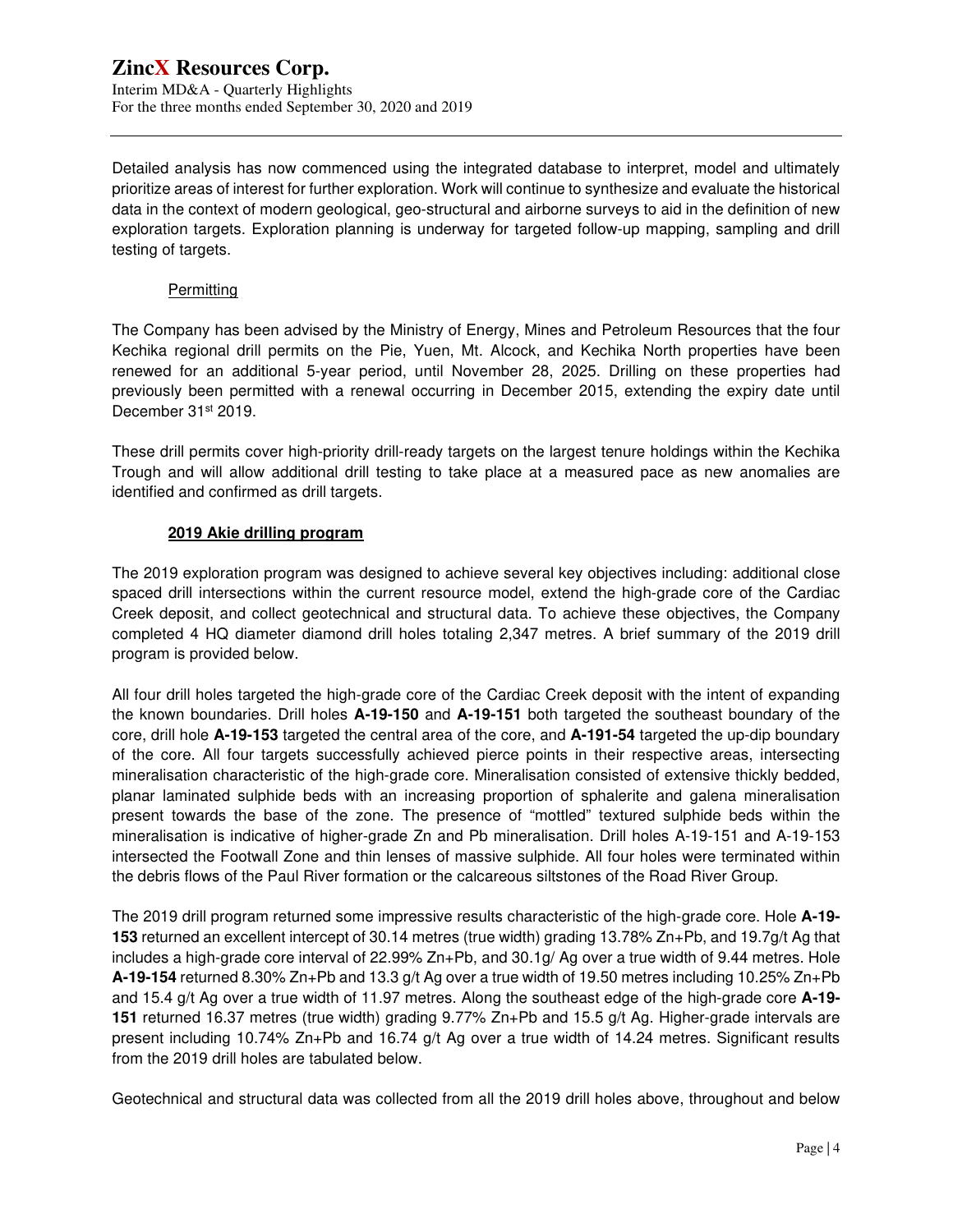Interim MD&A - Quarterly Highlights For the three months ended September 30, 2020 and 2019

the Cardiac Creek Zone. Importantly drill hole A-19-154 was collared from the footwall side of the deposit which allowed for the collection of key geotechnical and structural data within a large section of the calcareous siltstones of the Road River Group. The data collected would be directly applicable to any future engineering studies or design as related to the proposed underground program.

| <b>Drill Hole</b> | From (m) | To(m)  | True Width (m)* | Zn (%) | $Pb$ (%) | Ag $(g/t)^t$ | $Zn+Pb$ (%) |
|-------------------|----------|--------|-----------------|--------|----------|--------------|-------------|
| A-19-150          | 480.75   | 537.14 | 38.18           | 6.14   | 1.15     | 10.8         | 7.29        |
| <b>CCZ</b>        | 490.89   | 537.14 | 31.38           | 7.20   | 1.38     | 12.4         | 8.58        |
| including         | 502.31   | 537.14 | 23.68           | 8.40   | 1.64     | 14.0         | 10.04       |
| including         | 502.31   | 518.45 | 10.94           | 10.85  | 2.23     | 16.9         | 13.08       |
| A-19-151          | 560.00   | 608.80 | 30.85           | 4.91   | 0.98     | 9.7          | 5.89        |
| <b>CCZ</b>        | 568.42   | 594.40 | 16.37           | 8.10   | 1.67     | 15.5         | 9.77        |
| including         | 571.15   | 593.75 | 14.24           | 8.88   | 1.86     | 16.7         | 10.74       |
| including         | 575.75   | 591.50 | 9.91            | 9.09   | 1.98     | 17.9         | 11.07       |
| <b>FW</b>         | 603.30   | 608.80 | 3.51            | 2.70   | 0.45     | 5.0          | 3.15        |
| A-19-153          | 443.00   | 532.50 | 50.71           | 7.93   | 1.44     | 14.2         | 9.37        |
| <b>CCZ</b>        | 454.00   | 507.25 | 30.14           | 11.47  | 2.32     | 19.7         | 13.78       |
| including         | 466.78   | 507.25 | 22.93           | 14.29  | 2.95     | 24.1         | 17.24       |
| including         | 480.75   | 506.59 | 14.65           | 16.20  | 3.39     | 27.0         | 19.59       |
| including         | 490.00   | 506.59 | 9.41            | 19.22  | 3.77     | 30.1         | 22.99       |
| <b>FW</b>         | 518.82   | 532.50 | 7.81            | 6.56   | 0.25     | 11.8         | 6.81        |
| A-19-154          | 349.03   | 425.67 | 24.32           | 5.78   | 1.10     | 11.3         | 6.88        |
| <b>CCZ</b>        | 349.03   | 410.50 | 19.50           | 6.96   | 1.34     | 13.3         | 8.30        |
| including         | 353.19   | 390.91 | 11.97           | 8.56   | 1.69     | 15.4         | 10.25       |
| including         | 353.19   | 377.71 | 7.78            | 10.55  | 2.06     | 18.5         | 12.61       |

(\*) The true width in metres is calculated utilising the Geovia GEMS software package. The orientation of the mineralised horizon is estimated to have an azimuth of 130 degrees and a dip of -70 degrees. (CCZ) = Cardiac Creek Zone; (HW) = Hangingwall Zone; (FW) = Footwall Zone; (MS) = Massive Sulphide. (Ɨ) Ag values below detection were given a value half of the detection limit for the purposes of weighted averaging. Hole A-19-152 was abandoned due to excessive deviation and restarted as hole A-19-153.

On November 14, 2019, the Company received a new permit approving a geotechnical drill program on the Akie Project designed to provide critical site-specific engineering data to confirm site selection for mine infrastructure including the mill, powerplant/maintenance, camp, and tailings sites identified in the Company's 2018 independent Preliminary Economic Assessment ("PEA") report on the Cardiac Creek deposit. The drilling will collect lithological and soil data, hydraulic and conductivity data and provide samples for laboratory testing of material and strength characteristics and water quality samples to support ongoing baseline environmental programs.

This program could be completed over a 6 to 8 week period at the start of an exploration season and would run parallel with the Company's ongoing exploration drilling programs on the Cardiac Creek deposit. The new permit is valid until November of 2022.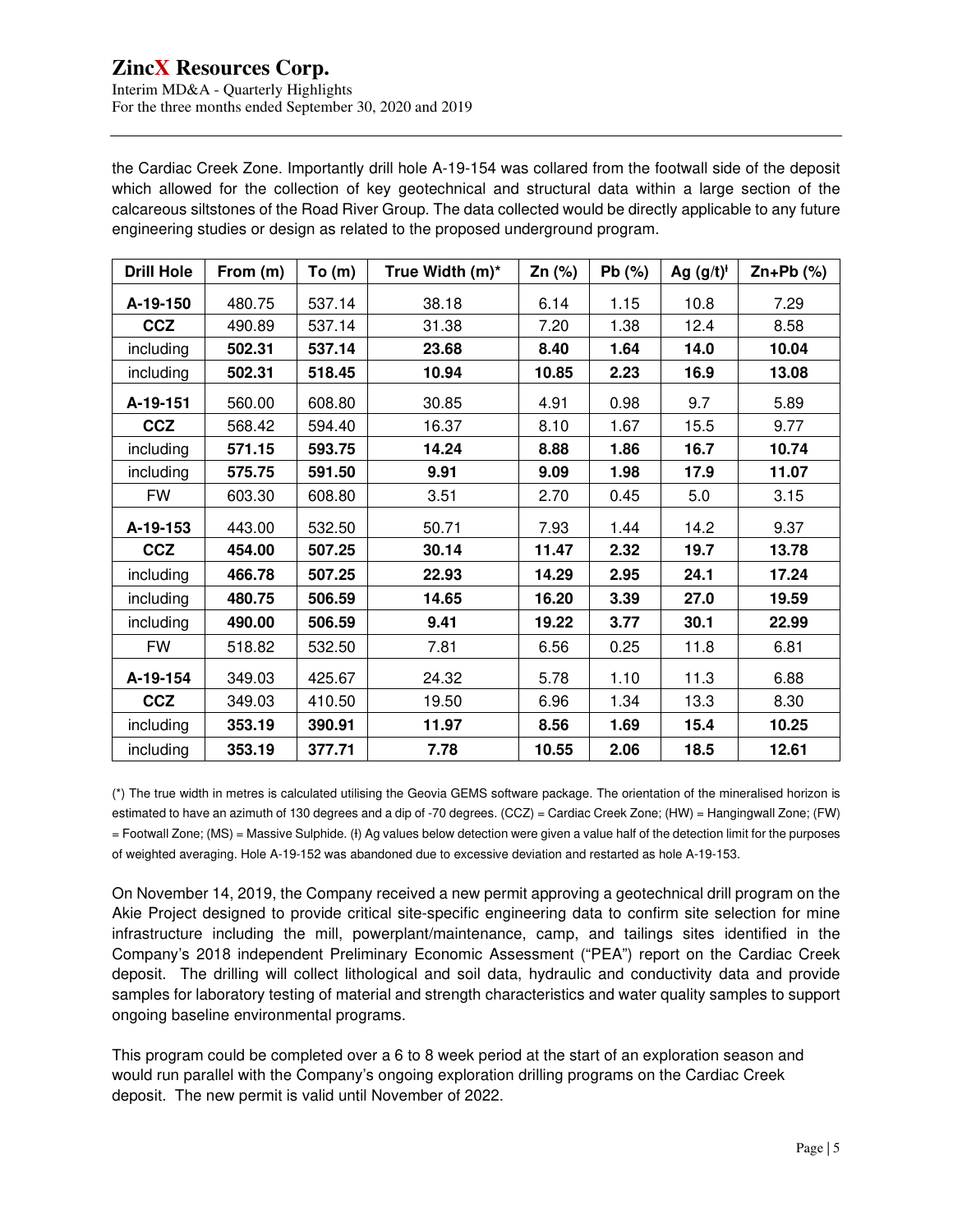Interim MD&A - Quarterly Highlights For the three months ended September 30, 2020 and 2019

## **Exploration Objectives**

#### Akie Project:

- Continue definition drilling to expand the known extent of the Cardiac Creek deposit; update the current geological and resource models to NI 43-101 standards with all new drill results. Continue to examine trade-off studies to enhance the PEA including additional metallurgical lab testing and targeted geotechnical data acquisition to improve understanding of mine design parameters used in the PEA.
- Continue to evaluate outlying coincident geological/geophysical/geochemical targets for drill target definition.
- Continue to refine the design and costs of the planned underground exploration program. The underground exploration permit remains in good standing until December 2020. The underground exploration program was conceived in order to allow tightly spaced infill drilling from an underground decline in order to upgrade the current mineral resource to the Indicated and Measured levels of confidence. This would provide sufficient data for a pre-feasibility level of economic assessment of the ore body to be completed and investigate future viability of bulk sampling and mining. The Company is currently working on a new and updated underground permit application to extend the duration date of the existing permit to 2025.
- Continue environmental baseline sampling as required to maintain all related exploration permits in good standing.

## Kechika Regional Project:

- Continue regional synthesis of all historical and modern exploration data to assist with gap analysis and drill target definition.
- Continue to evaluate high priority greenfield targets.
- Continue to refine target selection to identify drill targets.

## Kechika Regional Project (Pie Option Properties):

- Continue to work closely with Teck to review and advise on plans for ongoing exploration on the properties.
- The next planned phase of exploration on the optioned properties is expected to include continued drill testing of the highest priority targets.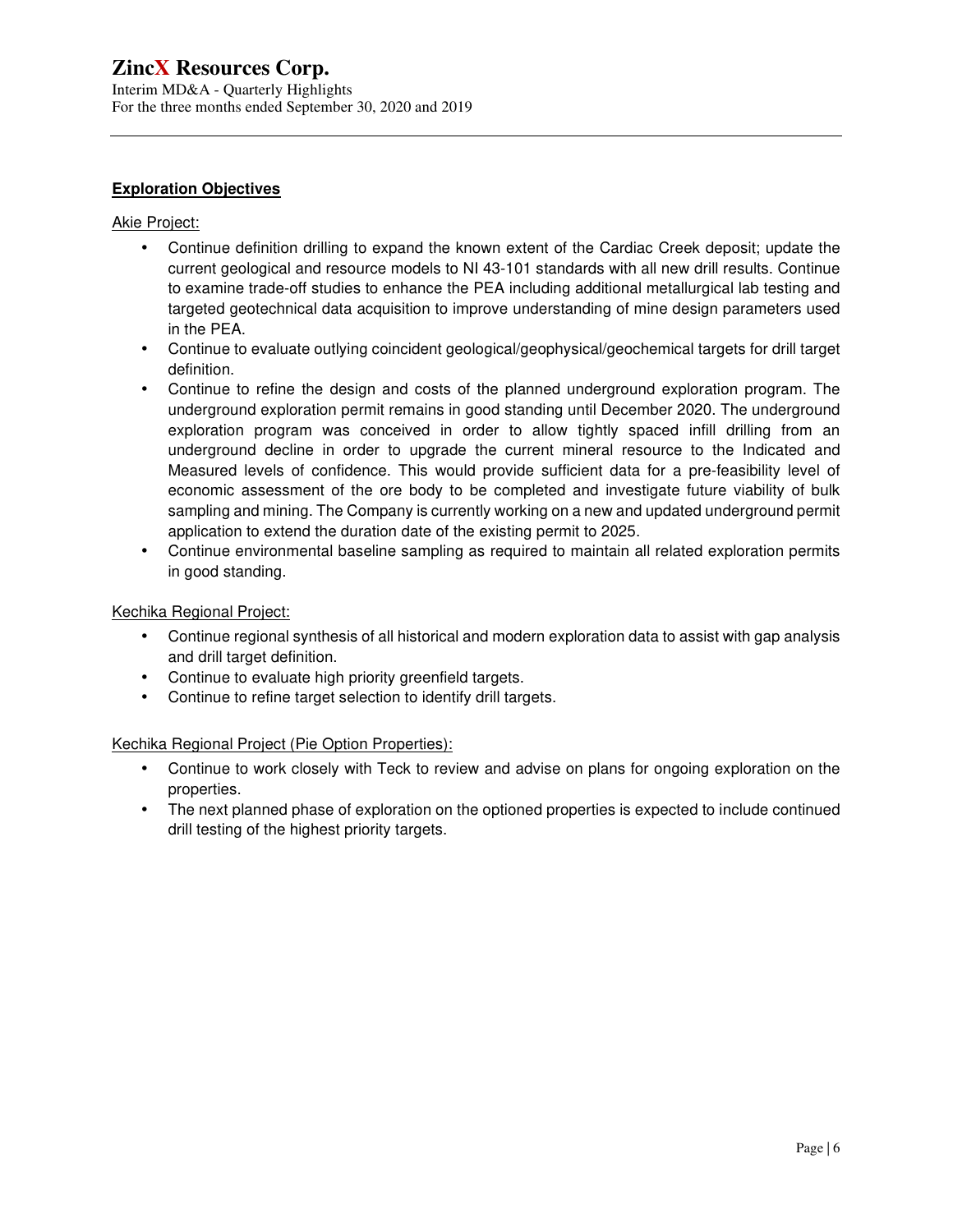Summary of exploration expenditures incurred on various properties:

|                                             |                      | <b>Kechika</b>  |                  |
|---------------------------------------------|----------------------|-----------------|------------------|
|                                             | <b>Akie Property</b> | Regional        | <b>Total</b>     |
| <b>Acquisition Costs:</b>                   |                      |                 |                  |
| Balance, June 30, and September 30, 2020    | \$<br>24,165,241     | \$<br>192,768   | \$<br>24,358,009 |
| Deferred exploration costs:                 |                      |                 |                  |
| <b>Balance, June 30, 2019</b>               | \$<br>46,122,514     | \$<br>4,368,025 | \$<br>50,490,539 |
| Camp equipment, depreciation                | 59,868               |                 | 59,868           |
| Drilling                                    | 761,950              |                 | 761,950          |
| Geology                                     | 108,948              |                 | 108,948          |
| Community consultants                       | 151,848              |                 | 151,848          |
| Environmental studies and permit compliance | 43,723               |                 | 43,723           |
| <b>METC</b> recoverable                     | (197, 861)           |                 | (197, 861)       |
| Balance, June 30, 2020                      | 47,050,990           | 4,368,025       | 51,419,015       |
| Camp equipment, depreciation                | 10,593               |                 | 10,593           |
| Geology                                     | 25,285               |                 | 25,285           |
| Environmental studies and permit compliance | 5,148                |                 | 5,148            |
| Other                                       | 152                  |                 | 152              |
| Balance, September 30, 2020                 | \$<br>47,092,168     | \$<br>4,368,025 | \$<br>51,460,193 |
|                                             |                      |                 |                  |
| <b>Total, June 30, 2020</b>                 | \$<br>71,216,231     | \$<br>4,560,793 | \$<br>75,777,024 |
| Total, September 30, 2020                   | \$<br>71,257,409     | \$<br>4,560,793 | \$<br>75,818,202 |

#### **Results of Operations**

#### Three Months Ended September 30, 2020 and 2019

During the three months ended September 30, 2020, the Company reported a net and comprehensive loss of \$166,380 or \$0.00 per share compared to a net and comprehensive income of \$3,666 or \$0.00 per share during the same period last year, an increase in net loss of \$170,046. The increase in net loss was primarily due to a decrease in deferred income tax recovery of \$240,359 compared to the period ending September 30, 2019.

Income reported for the three months ending September 30, 2020 included interest income earned on the Company's cash deposits and short-term investments of \$12,446 (2019 - \$18,416), sale of marketable securities \$9,710 (2019 - \$Nil), and other income and recoveries of \$1,886 (2019 - \$8,344 recovery of services during the 2019 summer drilling program) due to a VAT recovery from travel expenses in Europe. The Company also recognized an accounting gain on adjustment for change in fair value of marketable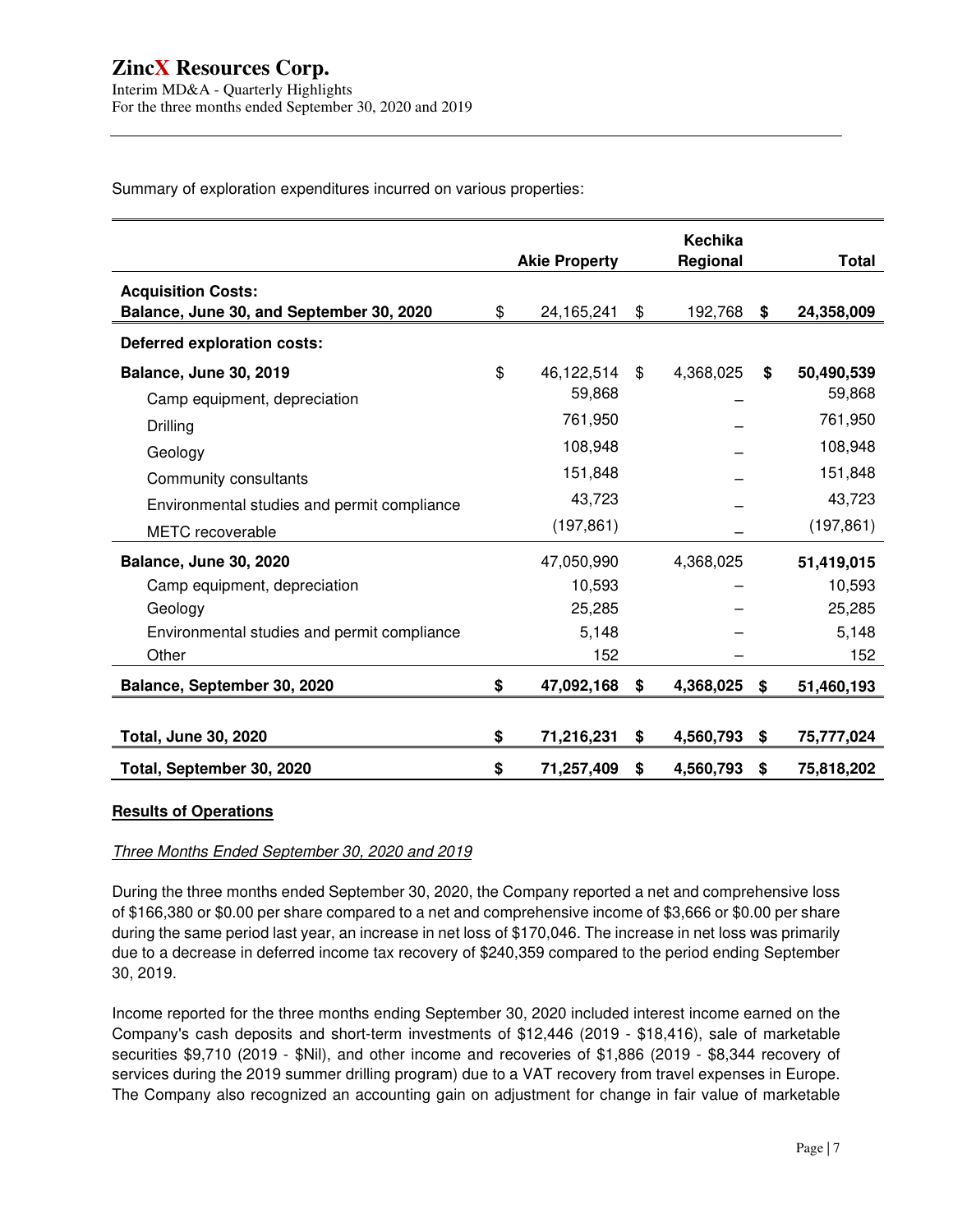securities of \$3,250 (2019 - \$5,075).

The following expense categories contributed to the decrease in operating expenses by \$74,856 during the three months ended September 30, 2020 as compared to the same period of the previous fiscal year:

- Management fees decreased by \$43,500 due to reduced monthly management fees from \$29,500 to \$15,000 effective March 1, 2020.
- Office expenses decreased by \$4,704 as a result of the Company's cost savings initiatives;
- Travel and promotion expenses decreased by \$10,392 due to limited events and travelling options available with government restrictions of COVID 19 safety measures and a recovery of travel expense due to cancelled travel arrangements; and
- Wages and benefits decreased by \$12,856 as a result of reduced salaries of its staff.

There were no changes in administrative fees during the comparative quarters.

## **Liquidity and capital resources**

The Company's working capital position remains strong with its cash deposit of \$117,032 (June 30, 2020 - \$208,938) and GIC investments of \$2,339,810 (June 30, 2020 - \$ 2,428,043) as at September 30, 2020. Management believes that the Company has sufficient funds to meet its current obligations as they become due and to fund its exploration projects and administrative overhead for the next twelve months.

At September 30, 2020, the Company reported working capital of \$1,005,370 compared to \$1,180,382 at June 30, 2020, representing a decrease in working capital of \$175,012. The decrease in working capital was a result of reduced general operating activities and exploration expenditures incurred during the period.

Net cash increased by \$91,906 from \$208,938 at June 30, 2020 to \$117,032 at September 30, 2020.

During the three months ended September 30, 2020, the Company utilized its cash and cash equivalents as follows:

- (a ) the Company used \$168,300 of its cash in operating activities compared to \$300,213 during the same period of the previous fiscal year;
- (b ) exploration expenditures during the period were \$29,331 compared to \$1,081,900 during the same period of the previous fiscal year, the decrease was a result of the Company postponing its exploration program due to COVID19 safety measures;
- (c ) the Company did not purchase any equipment for the current period compared to \$25,215 for the comparative period last year;
- (d ) the Company redeemed \$100,000 (2019 \$753,768) of its GIC investments and received an aggregate interest of \$Nil (2019 - \$10,047) on the redemption of the GICs;
- (e ) \$22,500 (2019 \$22,500) was paid for its office rent; and
- (f ) the Company received proceeds of \$28,225 (2019 \$Nil) from the sale of marketable securities.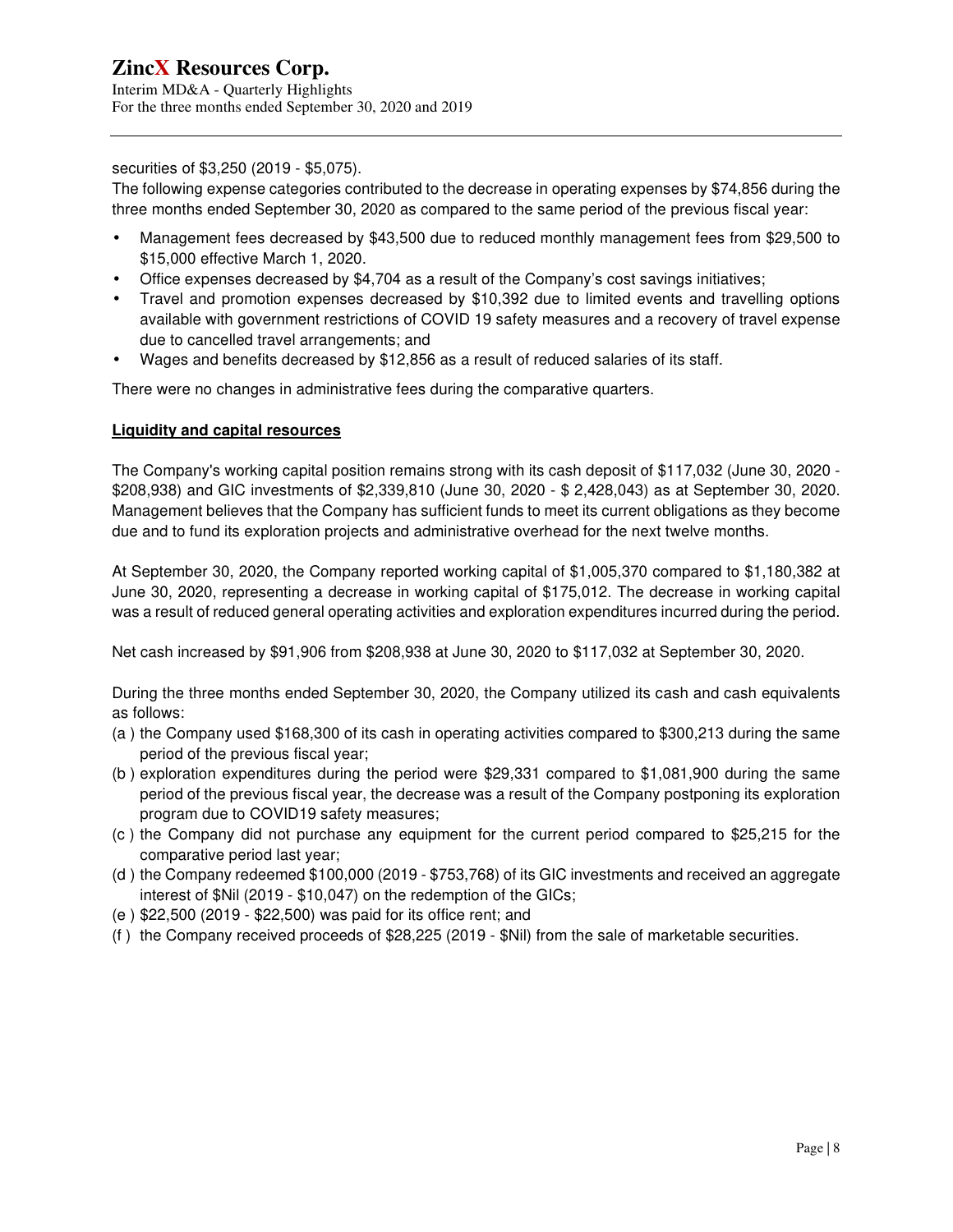Interim MD&A - Quarterly Highlights For the three months ended September 30, 2020 and 2019

The Company's current assets excluding cash consisted of the following:

|                                          | September 30, 2020 | June 30, 2020 |
|------------------------------------------|--------------------|---------------|
| Government Sales Tax credits             | \$<br>6,880        | 8,348<br>\$   |
| Interest accrued on reclamation deposits | 818                | 315           |
| Prepaid expenses                         | 32.545             | 35,670        |
| Marketable securities at fair value      | 18.360             | 33,625        |
| <b>GIC</b> investments                   | 2,339,810          | 2,428,043     |

As at September 30, 2020, the Company held GIC investments totaling \$2,312,000 (2019 - \$1,750,000) with accrued interest of \$27,809 (2019 - \$22,763). The GIC investments yield an average fixed interest rates of 1.70% to 2.38% (2019 – 2.17%-2.4%) and are fully redeemable.

Current liabilities as at September 30, 2020 consisted of the following:

- trade payables and accrued liabilities of \$66,582 (June 30, 2020 \$67,299), and were paid subsequent to September 30, 2020;
- current portion of lease liability of \$14,815 (June 30, 2020 \$36,580) recognized on the office lease in accordance to IFRS 16;
- due to related parties of \$1,399,686 (June 30, 2020 \$1,400,686) funded by Tongling for the Akie Property's drill program; and
- flow-through premium liability of \$29,992 (June 30, 2020 \$29,992) recorded in connection with the December 2019 flow-through private placement. The flow-through premium liability does not represent cash liability to the Company and will be fully amortized by December 2020 after the Company incurs qualifying flow-through exploration expenditures of \$152,500.

The other sources of funds potentially available to the Company are through the exercise of outstanding stock options. See Item 1.15 – Other Requirements – Summary of Outstanding Share Data. There can be no assurance, whatsoever, that any or all these outstanding exercisable securities will be exercised.

The Company has and may continue to have capital requirements in excess of its currently available resources. In the event the Company's plans change, its assumptions change or prove inaccurate, or its capital resources in addition to projected cash flow, if any, prove to be insufficient to fund its future operations, the Company may be required to seek additional financing. Although the Company has been successful in raising the above funds, there can be no assurance that the Company will have sufficient financing to meet its future capital requirements or that additional financing will be available on terms acceptable to the Company in the future.

The Company's overall success will be affected by its current or future business activities. The Company is currently in the process of acquiring and exploring its interests in resource properties and has not yet determined whether these properties contain mineral deposits that are economically recoverable. The continued operations of the Company and the recoverability of expenditures incurred in these resource properties are dependent upon the existence of economically recoverable reserves, securing and maintaining title and beneficial interest in the properties, obtaining necessary financing to explore and develop the properties, and upon future profitable production or proceeds from disposition of the resource properties.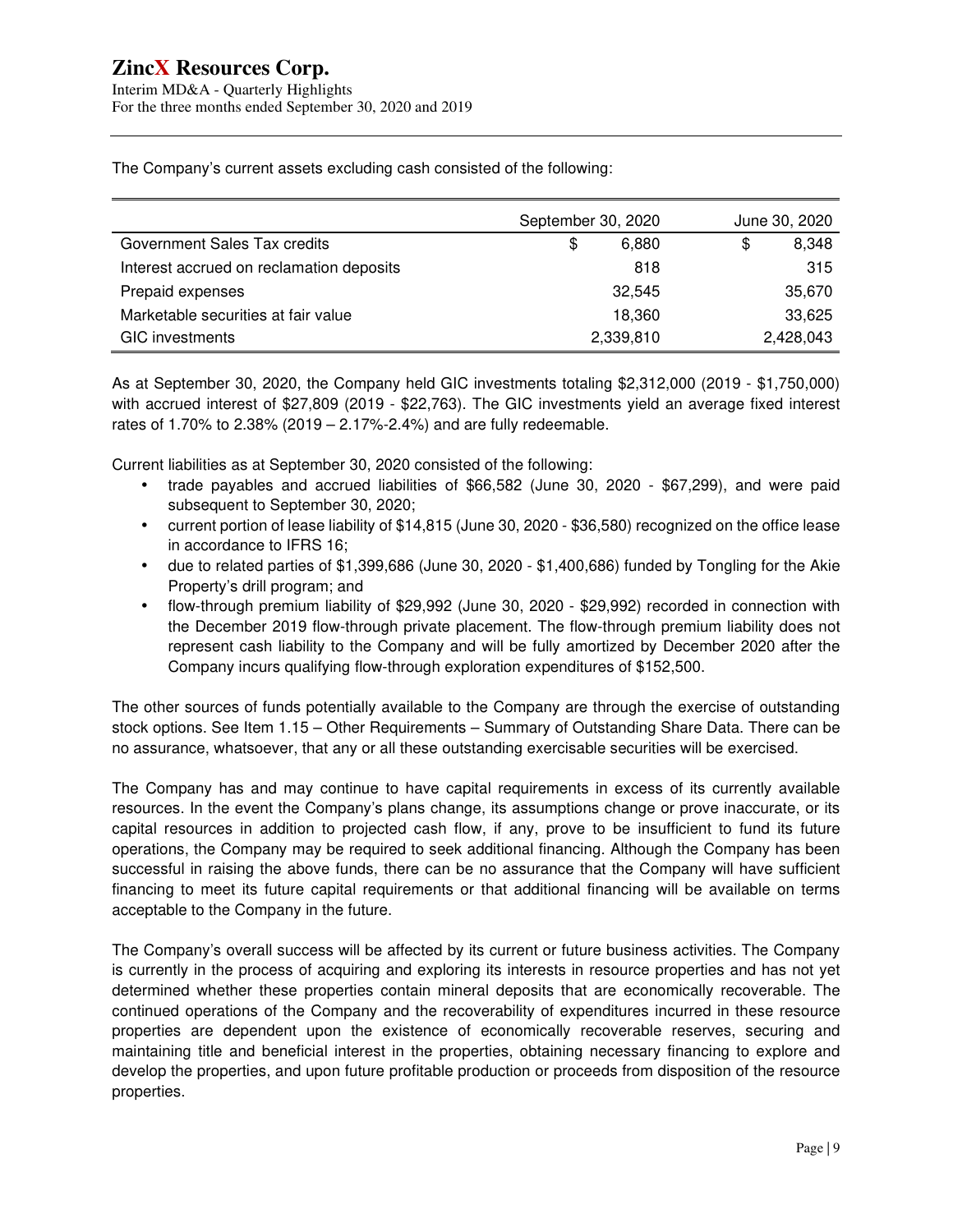The Company is exposed in varying degrees to a variety of financial instrument related risks:

#### Credit Risk

Credit risk is the risk that one party to a financial instrument will fail to discharge an obligation and cause the other party to incur a financial loss. The Company's primary exposure to credit risk is on its bank deposits of \$117,032 (June 30, 2020 - \$208,938) and short-term investments in GICs with the fair value of \$2,339,810 (June 30, 2020 - \$2,428,043). This risk is managed by using major Canadian banks that are high credit quality financial institutions as determined by rating agencies.

The Company's secondary exposure to credit risk is on its receivables. This risk is minimal as receivables consist primarily of refundable government sales taxes and interest accrued on GIC investments.

## Liquidity Risk

Liquidity risk arises through the excess of financial obligations over available financial assets due at any point in time. The Company's objective in managing liquidity risk is to maintain sufficient readily available reserves in order to meet its liquidity requirements at any point in time. The Company achieves this by maintaining sufficient cash and cash equivalents. As at September 30, 2020, the Company was holding combined cash and investments of \$2,456,842 (June 30, 2020 - \$2,636,981) to settle its current liabilities of \$1,510,075 (June 30, 2020 - \$1,534,557). Management believes it has sufficient funds to meet its current obligations as they become due and to fund its exploration projects and administrative costs for the next 12 months.

#### Market risk

Market risk is the risk of loss that may arise from changes in market factors such as interest rates, foreign exchange rates, and commodity and equity prices. These fluctuations may be significant and the Company, has exposure to these risks.

#### a. Interest Rate Risk

Interest rate risk is the risk that the fair value of future cash flows of a financial instrument will fluctuate because of changes in the market interest rates. The Company is not exposed to significant interest rate risk.

#### b. Currency Risk

The Company operates in Canada and is therefore not exposed to significant foreign exchange risk arising from transactions denominated in a foreign currency.

#### c. Price risk

The Company is exposed to price risk with respect to commodity and equity prices. Equity price risk is defined as the potential adverse impact on the Company's earnings due to movements in individual equity prices or general movements in the level of the stock market. Commodity price risk is defined as the potential adverse impact on earnings and economic value due to commodity price movements and volatilities. The Company closely monitors certain commodity prices, individual equity movements, and the stock market to determine the appropriate course of action to be taken by the Company.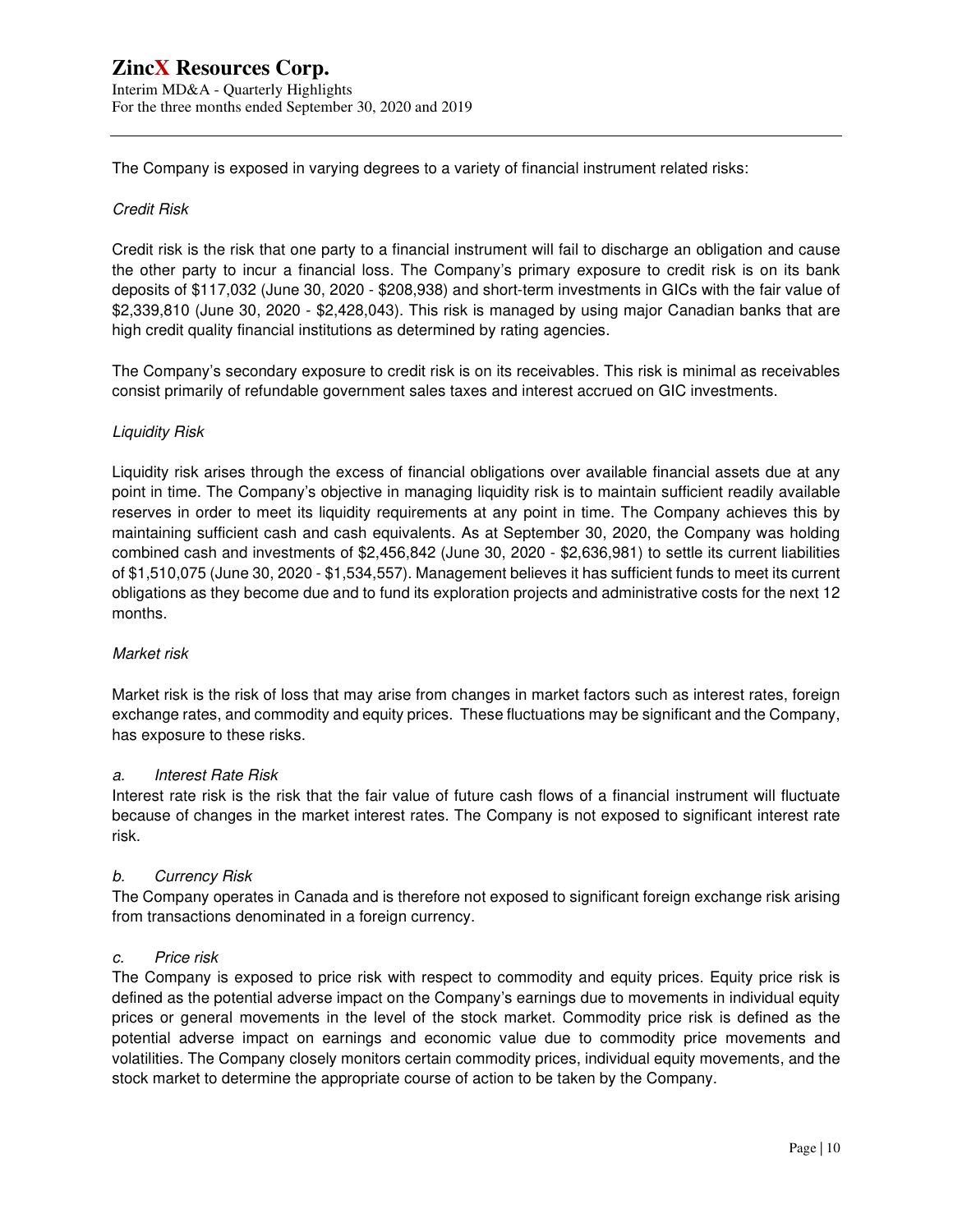The Company also maintains investments in certain marketable securities. There can be no assurance that the Company can exit these positions if required, resulting in proceeds approximating the carrying value of these securities.

#### **Transactions with related parties**

Key management personnel includes persons having the authority and responsibility for planning, directing, and controlling the activities of the Company as a whole. Key management personnel comprise of the directors of the Company, executive and non-executive, and Vice President of Exploration.

The remuneration of the key management personnel during the three months ended September 30, 2020 and 2019 were as follows:

| September 30,                                                         |    | 2020   | 2019          |
|-----------------------------------------------------------------------|----|--------|---------------|
|                                                                       |    |        |               |
| Consulting fees (ii)                                                  | \$ | 2.000  | \$<br>3,750   |
| Exploration and evaluation expenditures (geological consulting) (iii) |    | 29,030 | 40,320        |
| Management fees (i)                                                   |    | 45,000 | 88,500        |
| Other employment benefits (iv)                                        |    | 6,758  | 7,656         |
| Total                                                                 | ß. | 82.788 | \$<br>140,226 |

Transactions with key management and other related party transactions:

(i) Pursuant to a management and administrative services agreement amended effective July 1, 2011 and May 1, 2014 with Varshney Capital Corp. ("VCC"), a company with two common directors, the Company agreed to pay monthly management and administrative fees of \$29,500 and \$5,000, respectively. Effective March 1, 2020, the management fees were reduced to \$15,000 per month.

During the three months ended September 30, 2020, the Company paid \$45,000 (2019 – \$88,500) for management fees and \$15,000 (2019 – \$15,000) for administrative fees to VCC;

- (ii) the Company paid \$2,000 (2019 \$3,750) for consulting fees to a company controlled by a director;
- (iii) the Company paid geological consulting fees of \$29,030 (2019 \$40,320) to a company owned by an officer of the Company, of which \$25,643 (2019 - \$38,304) was capitalized as exploration and evaluation costs and \$3,387 (2019 - \$2,016) was expensed as consulting fees;
- (iv) other employment benefits included life insurance and health benefits for the CEO and health benefits for the CFO of the Company; and
- (v) the Company received an advance of \$1,399,686 from a significant shareholder, Tongling Non-Ferrous Metals ("Tongling"), to fund a drill program on the Akie Property. The advance will be repaid in common shares of the Company to Tongling valued at a minimum of \$0.30 per share, subject to TSX-V approval.